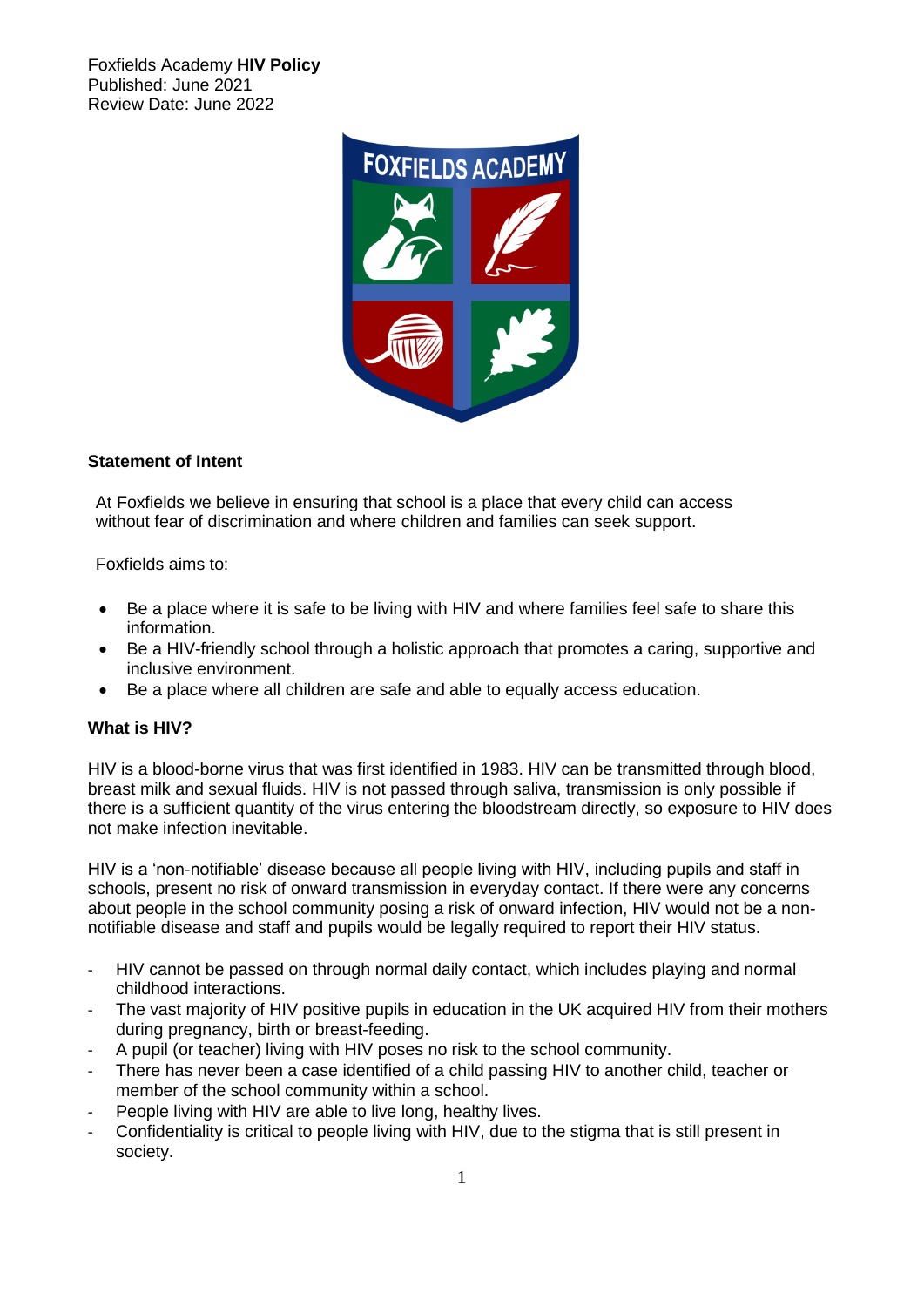## **What is stigma?**

The term stigma is often used when talking about HIV. Stigmas refers to the devaluing, shaming, blaming or punishment of particular individuals or groups. Stigma taps into existing prejudices and often further marginalizes people. For HIV, stigma comes from HIV being associated with sex, disease and death, and with illegal or culturally taboo behaviours such as drug use.

Stigma is harmful to the individual and can lead to HIV positive or affected children feeling shame, guilt and isolation. It can also lead individuals or institutions to discriminate, causing harm or violating children's legal and human rights, such as by denying services or entitlements.

## **HIV and the law:**

Children living with HIV are legally defined as 'disabled' and are therefore protected against discrimination by the Equality Act 2010.

The Children and Families Act 2014 sets in law a duty to support pupils with medical conditions in maintained schools, academies, free schools and pupil referral units.

As a school we meet our legal duties in these relevant areas:

- **Equality**
- **Confidentiality**
- Health and safety
- **Bullving**
- Statutory duties to promote children and young people's well being
- Supporting pupils at school with medical conditions

#### **What will Foxfields do when a HIV disclosure is made?**

Our process follows the format and statutory guidance provided by the DfE regarding children with medical conditions in schools:

Foxfields is informed about a pupil or families HIV status:

Research has shown that 33% of disclosures to schools happen through a third person within the families consent. If this happens, the first step is to establish whether the person has the family's consent, and if not, to speak with the family, in order to inform and reassure them.

The headteacher designates a staff member to co-ordinate a meeting with the parent/carer, child and HIV health or social care practitioner, to discuss the child's medical and/or pastoral needs.

The meeting should address and reach agreement on, the following issues:

- Confidentiality and reassurance that the child will not be treated differently.
- Arrangements on attendance due to hospital appointments, illness or caring responsibilities.
- The level of educational and pastoral support needed, and how this will be reviewed.
- How confidential records will be kept on the child's health and these meetings.